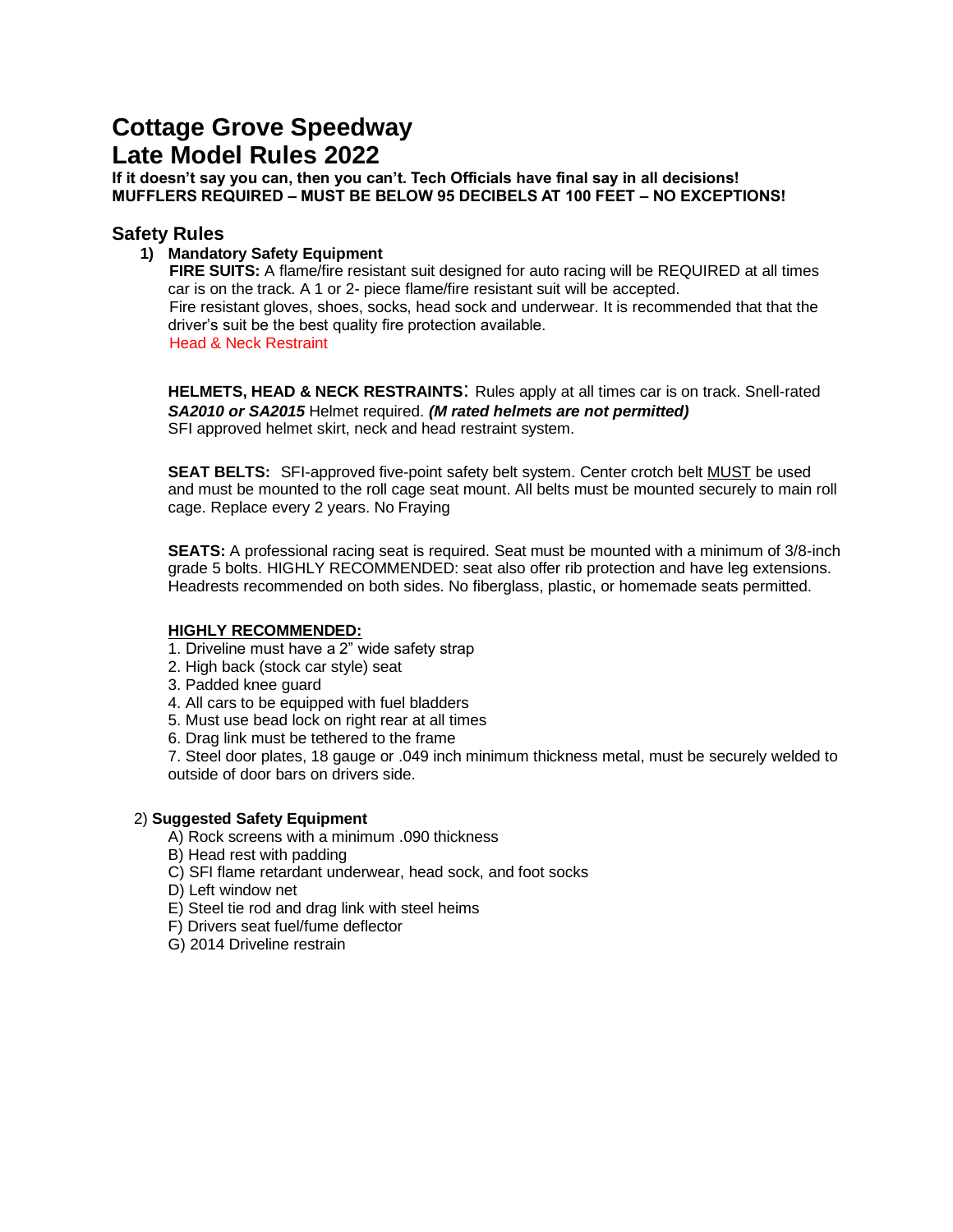## **Body & Chassis Rules**

1) Full cage required – Drivers head must nor protrude outside the cage with helmet on.

2) Maximum body width 76"- From the top of the door and 90 inches at the bottom of door

3) Wheel base minimum 103"

4) Maximum body height 38" at the back of the car at post race inspection.

5) Car must measure no more than 50" from center rear axle to back of body. Bumper ends must be rounded. Rear bumper, or push bar, nor to extend past rear body panel more than 10 inches.

6) Maximum width quarter panels measured 19 inches from the ground is 86 inches.

7) No sideboards allowed

8) No wings allowed

9) No traction devices of any kind

10) Cars must have contrasting numbers on each side of the car and the top minimum of 20" high OEM style nose piece. No wedge noses.

103" minimum wheel base (either side)

No side boards.

Minimum driver's side window opening 12".

Maximum 8" Spoiler. Spoiler max width is 72 inches. (Deck to top of spoiler) Spoiler sides max size height 10" of spoiler x 18" long – NO SIDEBOARDS

Minimum 1" gap between C- Pillar and Spoiler side

Left rear quarter panels must extend downward from the deck a minimum of thirty-three inches (33") and a maximum of thirty- six inches (36") including the plastic. Measured at the front and rear of the quarter panel.

No fins or raised lips of any kind are permitted anywhere along the entire length of the car.

Look at Diagram picture of Late Model –Dirt Car Late Models

# **ENGINE & WEIGHT RULES**

Engine set back max 8" from #1 spark plug to center of left ball joint.

1 Carburetor –Naturally aspirated.

All engines are limited to one spark plug and two valves per cylinder.

All cars must be self-starting. Cars unable to start the race under their own power may lose their starting position for that event (i.e. heat, 'B' main, Main).

2350 minimum weight with driver post-race. Any weight ballast must be bolted with at least (2) ½" bolts, painted white with car number on it.

# **WHEELS AND TIRES**

MAX 14" wide wheels

Hoosier D 55 spec & Hoosier WRS-2; siping, grooving and grinding ok.

Absolutely no chemicals to be used on inside or outside of tires. If you need lubricant to your seat your tires on the bead, use soap and water. Random samples of tires will be sent off to a laboratory to be analyzed. If the sample is found to be chemically altered, you will be disqualified, fined and suspended. Fine amount and suspension length to be determined.

Foam type or securely bolted plastic or aluminum outer mud cover. Must be securely fastened, loss of mud cover during race will result in disqualification.

## **TRANSMISSION**

Must have forward and reverse gears. Mufflers required must be no more than 95 decibels @ 100 ft

## **FUEL CELL**

Approved fuel cell w/ safety valve. No bottom feed fittings (fuel fitting under fuel cell). Fuel cell must be attached with two 2" straps all the way around or 1" square tubing. Bottom of fuel cell mandatory. Alcohol or gas only. NO NITRO!!!

NO elec. fuel pumps.